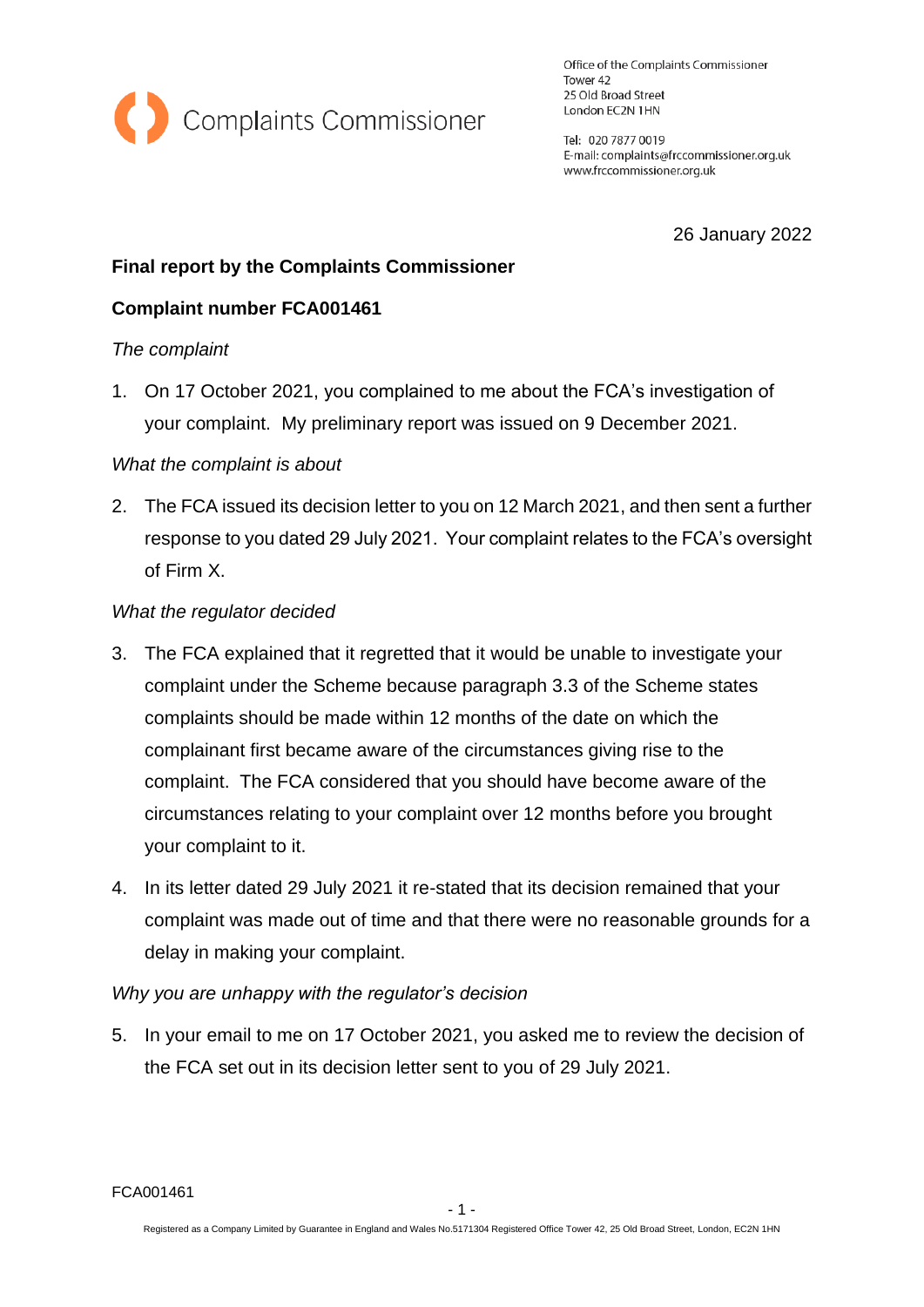- 6. From your complaint to me and the correspondence you have had with the FCA, I have identified the following reasons that you disagree with the FCA's decision to not investigate your complaint under paragraph 3.3 of the Scheme:
	- a. You had no knowledge of the Jersey Investments or the Jersey Financial Services Commission press releases in August 2007 and 2009 relating to Firm X's Eastern European funds when you made your investments in Firm X's Argentinian Investments in 2007-2009.
	- b. You disagree with the FCA's position that the liquidators report should have alerted you to the circumstances that relate to your complaint. You consider the liquidation of Firm X is irrelevant as your complaint is against the FCA and what they did or didn't know about the activities and conduct or Firm X at the time of your investments in 2007 and 2009.
	- c. You consider that the FCA have high and unreasonable expectations of ordinary unsophisticated investors and what sense they can make of a failed investment. You do not consider that just because information is in the public domain that it has been seen by or is 'intelligible to the masses'.
	- d. You have advised that the evidence for your complaint against the FCA, for serious regulatory failure, relates to information that came to your attention very recently and that 'relied on the efforts of others in our investors' group with more knowledge and awareness of financial conduct, company procedures and regulatory processes than me'. You have stated that the crux of your attention being directed to the FCA was your reading of the 2019 report by my predecessor, Antony Townsend, in which he referenced a case about a firm defrauding investors where the FCA has failed to take any action for six months.
	- e. You have provided details of the significant health and personal issues that you have experienced in the time since you invested with Firm X and why you were not focused on the matter for a number of years. You consider you have reasonable mitigating circumstances for the delay in lodging your complaint.
	- f. You have also identified that since lodging your complaint with the FCA in October 2020, you have also learned of the 2014 letter to Martin Wheatley,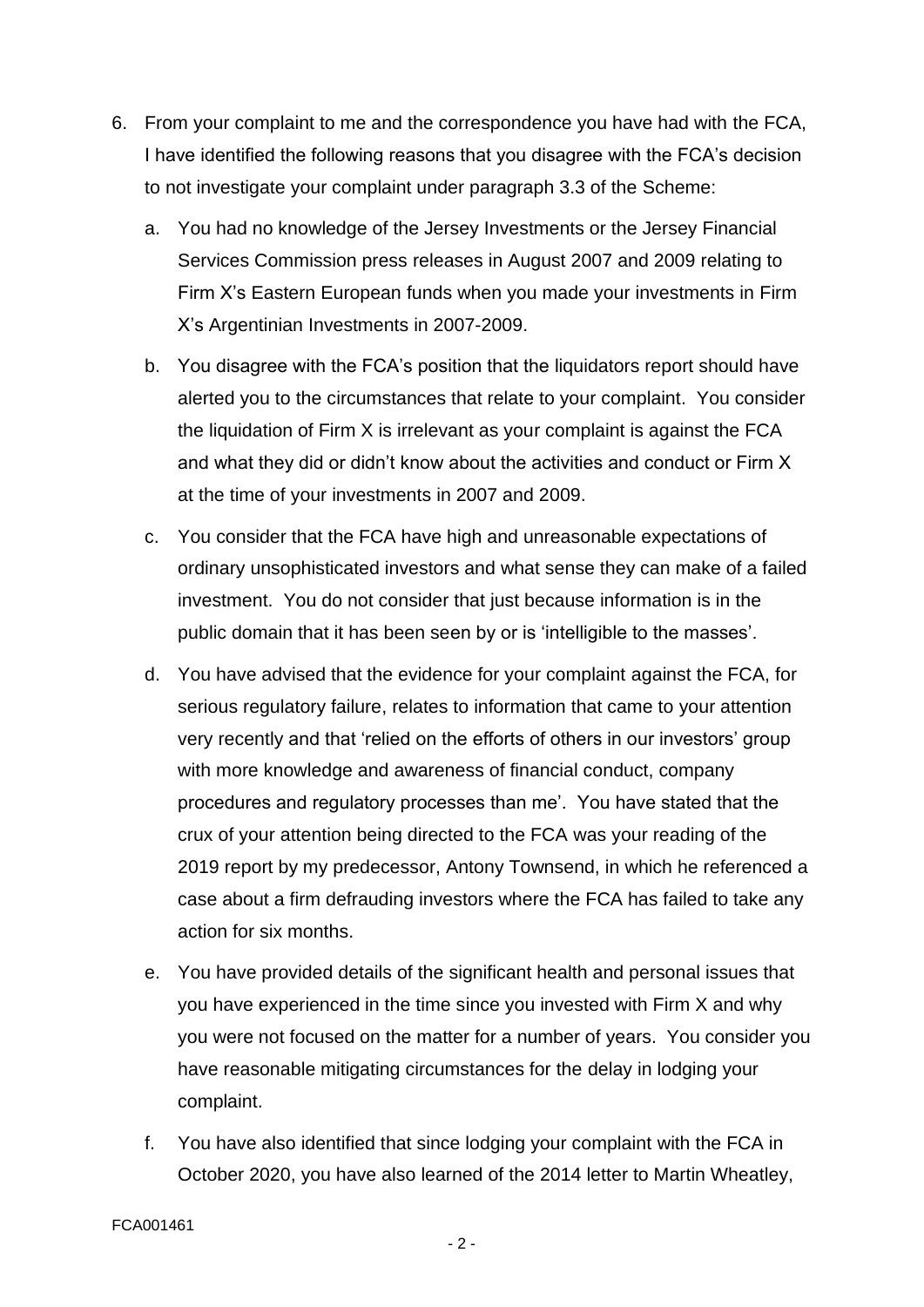the former CEO of the FCA that inferred that the FCA had been warned of issues relating to Firm X's activities from 2010. As well as this letter you have noted that an independent investigation report into Firm X has been published which you believe 'share many common characteristics' with Firm X. There have also been other investor scandals in the press since you lodged your complaint. In your correspondence in relation to these new pieces of information you have said that the losses identified with these cases could have been avoided if the regulator had been complying with its statutory objectives.

#### *Preliminary points*

- 7. An independent investigation report has recently been published that identified a number of failures by the FCA in its regulation of Firm Y, an FCA authorised organisation, who it was found offered both regulated and unregulated products, including Unregulated Collective Investment Schemes (UCIS), to its clients. As a result of this report's findings the FCA has reviewed its processes to address the identified failures and continues to do so.
- 8. Whilst there is a temptation to compare other cases, including yours, with the independent investigation report into Firm Y, it is not appropriate to do so. I must emphasise that every case has its own unique circumstances and it is important that I assess each case looking at its own specific details and circumstances.
- 9. Your assertion that Firm Y and Firm X are the same or similar is not correct. Firm X whose products you invested in, was not regulated by the FCA at any time and the products that you invested in were unregulated products.

#### *My analysis*

- 10. Firstly, I want to say that I am very sorry to hear about the financial losses you have suffered as a result of your investment with the Firm. I am also sorry to hear about the significant personal and health issues that you and your family have experienced over a number of years, including the recent failing health of your father that you have informed me about. I am sorry that you do not think that I have properly considered these matters, but I assure you that I have.
- 11. Secondly, I want to note that your complaint is not the only complaint that has been received about the FCA's handling of matters involving Firm X. The issues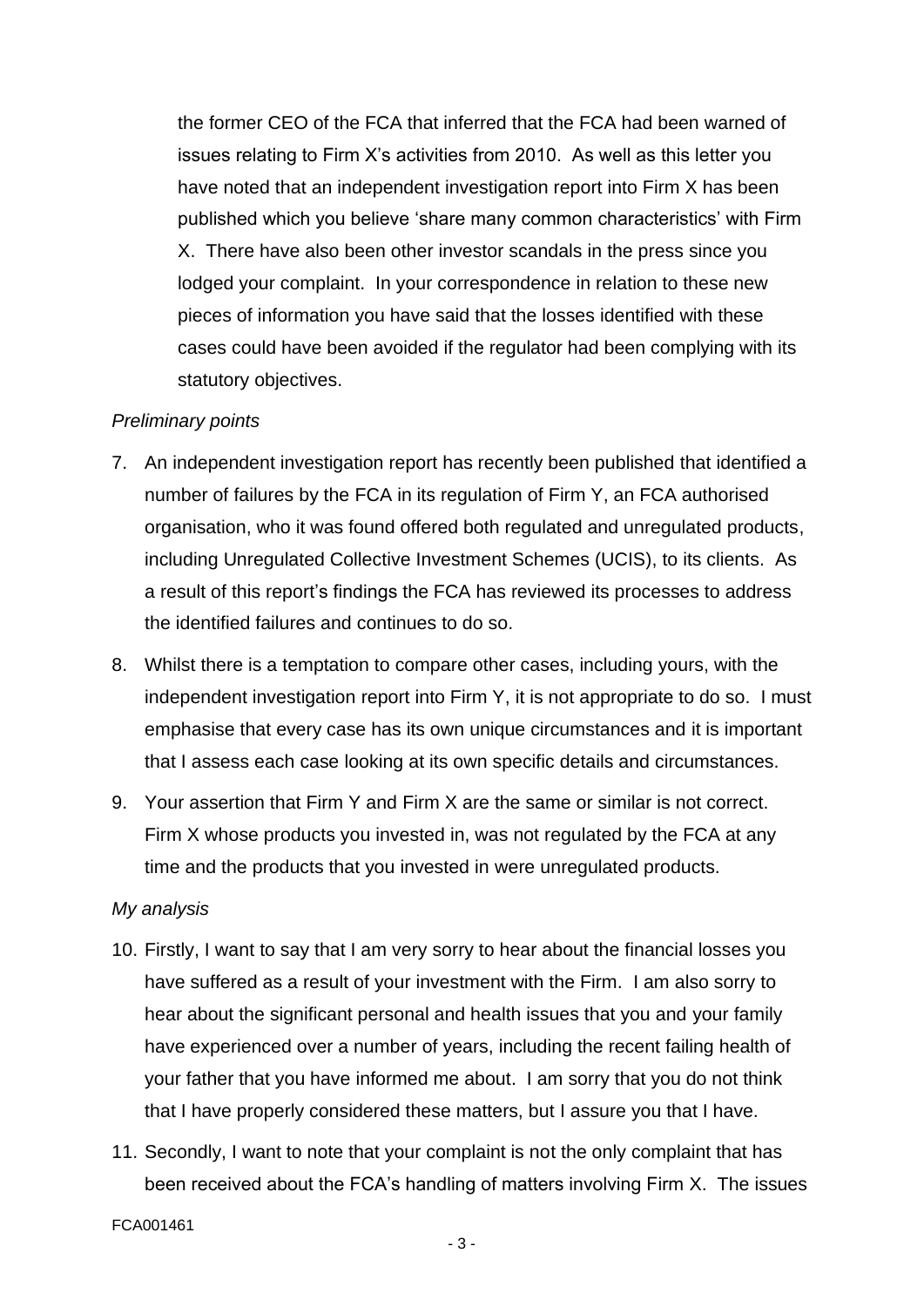that you have raised in your complaint about the FCA investigation of your complaint appear to reflect those raised by other complainants recently received by my office and that I have previously reviewed.

- 12. I have considered your position set out in your response to my preliminary reports, your emails to me and in your correspondence with the FCA. As acknowledged above you have set out that you have experienced significant health and personal issues which you have suggested provide reasonable, mitigating circumstances for the delay in lodging your complaint and you have said that you can provide evidence to support this. I am extremely sympathetic to the issues you have experienced starting from 2005 but in particular with the key events that you have detailed have occurred since 2016 and I appreciate that these issues may have impacted your ability to focus on the cause of your complaint.
- 13. However, whilst this is the case you have acknowledged in your correspondence to the FCA dated 29 March 2021, that you were aware that there was some sort of issue back in 2013 when Firm X went into liquidation. You have gone onto acknowledge that you were involved with the Investor Group and that in 2014 you were working with Firm X's directors to try and find funding solutions. You have also discussed that the 'first real inkling of some internal malpractice was in June 2017 when the investor group suspected some irregularities in bank statements and that this led you yourself to submit an Action Fraud report in 2017. You have then pointed to the fact that less than twelve months before you lodged your complaint that the report of my predecessor Anthony Townsend's 2019 report in which he discussed a firm defrauding investors.
- 14. I note that in your email to me dated 17 October 2021 you set out that you had brought your complaint as an independent, I also note that in your response to my preliminary report you set out that you came into contact with the investors group 'later than you suppose'. However, I have also noted that in your response letter to the FCA dated 29 March 2021, you set out that you began to gain insight into further matters when other Firm X investors got in touch with you. You set out that 'it took years for your combined minds and efforts to unravel the complex web.' So, whilst I have reviewed your complaint as an individual and independent complaint, I do note that you have had communications with other investors in this time and that it appears that you were aware of the Investor Group even if you are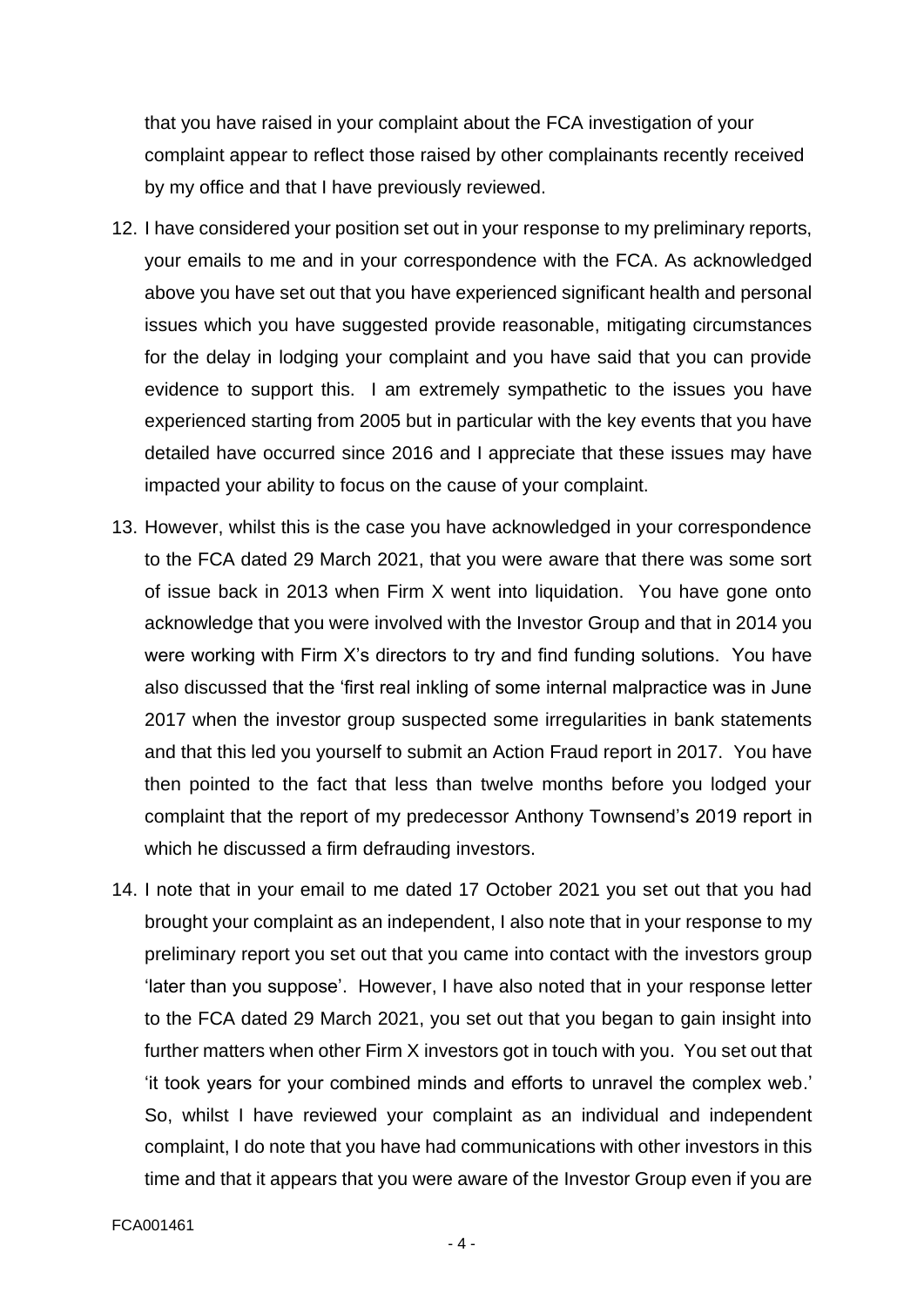not specifically part of that group. Accordingly, I do feel that the information that has been put forward and considered in relation to Firm X by the Investor Group was relevant to the FCA's consideration of your complaint.

- 15. I understand that some of the evidence that you have outlined that has been brought to your attention since lodging your complaint has been collated and shared by one the investor group's seeking to find answers and redress for investors of Firm X's products, through different avenues including through complaints like yours to the FCA. I do not consider that the information that has been brought to your attention in the past 12 months provides new grounds for you to lodge a complaint that would otherwise be out of time
- 16. I accept the FCA's position that there were already numerous pieces of information publicly available before you brought your complaint to the FCA that would have made you aware of the circumstances around your complaint. These include but are not limited to the Jersey Financial Services Commission press releases, the Final Notices issued on the two regulated financial adviser firms and Firm X going into liquidation.
- 17. I know that you disagree with these points, as set out in your correspondence with the FCA you set out that the Jersey Financial Services Commission press releases were not known to you and that related to a different scheme marketed by Firm X. You also set out that you considered the liquidation of Firm X was irrelevant, setting out that you find it difficult to understand what relevance the liquidator's report had in relation to your complaint because it was a statement regarding the likely recovery of funds from Firm X, not a judgement of its financial competency nor on how well-regulated (or not) the field was at the time by the FCA.
- 18. Whilst I acknowledge these points, I consider that it is implausible that the lack of updates and/or returns on your substantial investment for a significant period should not have prompted you to look into what was happening in relation to your investment, much earlier than at the time of your complaint to the FCA.
- 19. I believe that any investigations from 2014 would have alerted you to the fact that Firm X was going into (or already was in) liquidation. It is my position that this was a significant event that would have put you on notice of the circumstances and issues in relation to Firm X and that there were serious concerns about your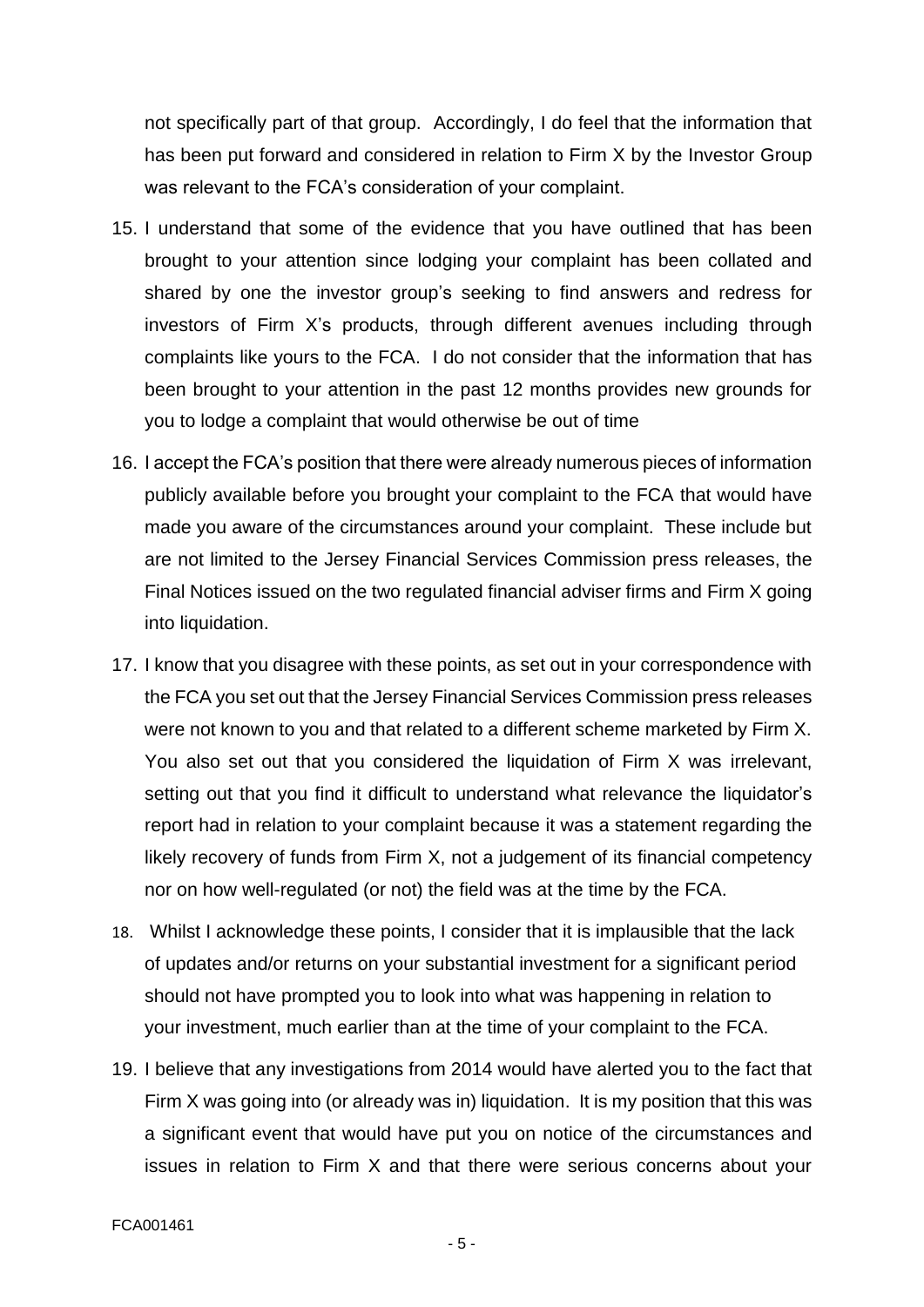investment. I can also see from your detailed correspondence that you were aware of a number of these facts as were the other investors who you were in contact with.

- 20. I can accept complaints which are out of time if I feel there is good justification. I have considered the circumstances of this case and I do not think it is either practical or justified to investigate this case. It is not practical for the Complaints Scheme to have an indefinite open time frame for lodging complaints. That is why the Scheme requires complainants to lodge a complaint within twelve months of becoming aware of the circumstances giving rise to their complaint. This ensures that an investigation into the complaint can be conducted at the time of, or close to the originating events of a complaint, and people within the organisation can be located to provide first hand knowledge about the matters and locate and obtain relevant documentation. It also ensures that steps can be taken to address current issues and steps can be taken to resolve and improve issues at that point in time, rather than historical issues where the regulator may have already introduced changes to regulation and processes that are at question in the complaint. The Complaints Scheme does not have unlimited resources and whilst it is important to understand where there have potentially been historical issues and take lessons from them, this must be balanced with the available resources. However, I can assure you that I always carefully consider cases where Paragraph 3.3 has been used to ensure that it has been used appropriately and not being used to avoid addressing complaints, and I have done so in your case.
- 21. I acknowledge that you have set out in your response to my preliminary report that you were not aware that Firm X was in liquidation for some time before you made your complaint. However, in your correspondence to the FCA on 29 March 2021 you set out that you were aware that there was an issue when Firm X went into liquidation back in 2013, so I believe that it is highly likely that you were on notice that there was an issue with your investment and most probably that the firm was in liquidation for some time before you made your complaint. It might be that you felt that you should wait for the fraud investigation to be finalised or that you might obtain a financial resolution to your situation through the liquidators or other avenues and that you were waiting to see what would happen, but this did not change the facts or the original actions of Firm X and you could have lodged a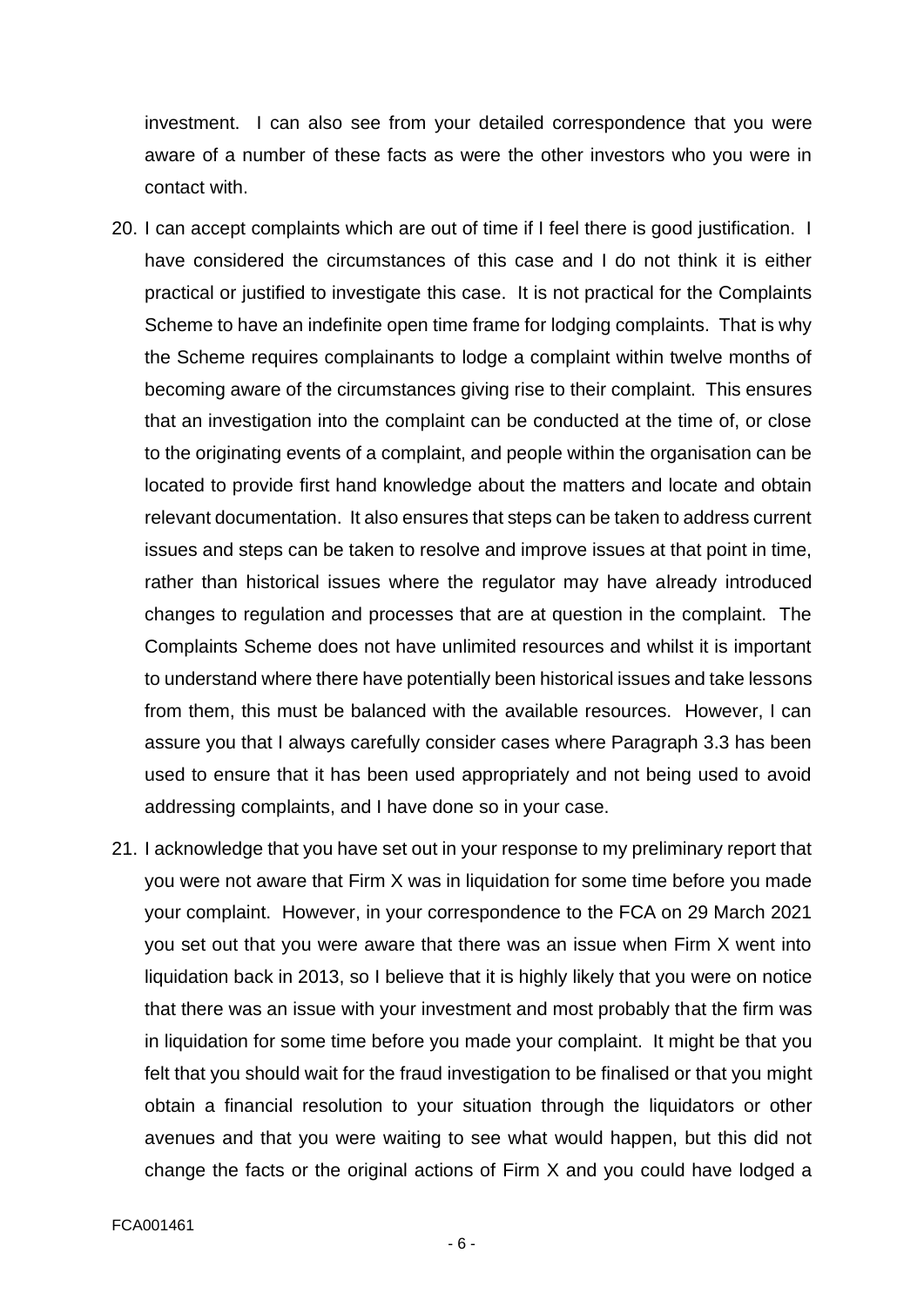complaint at any time if you felt the FCA had failed to protect investors. The possibility of financial rectification is not reasonable grounds to delay making a complaint. There was nothing to prevent you from making a complaint with the FCA, even if you were exploring other avenues.

- 22. For these reasons I consider that it was reasonable that the FCA set out that it was unable to look at your complaint as it is excluded under paragraph 3.3 of the Complaints Scheme, because you should have been aware of the circumstances and issues in relation to Firm X at a much earlier point in time.
- 23. I also note that the Complaint Scheme is not devised to be a final step for complainants when other avenues for redress have been exhausted. It is there to investigate complaints about the actions or inactions of the FCA, including into its regulatory failures. I have noted that you have set out that it was the recently released report into Firm Y that alerted you to the fact that you could raise a complaint about the FCA's regulatory failures. I am pleased to see that this report has highlighted this option for complainants, but this still needs to be done within relevant time periods.
- 24. Finally, I want to note that the FCA does have a statutory duty to secure an appropriate degree of protection for consumers. It does so by regulating the financial industry through the setting of standards which firms must meet, and by taking enforcement action where that is justified. It does not investigate individuals' complaints against unregulated firms or the firms it regulates. It is the role of the Financial Ombudsman Service (FOS) to investigate an individual's complaint about regulated firms.
- 25. That does not mean that the FCA cannot investigate concerns arising from information about individual complaints, but it investigates those in the context of considering whether or not regulatory action is justified, or in the case of an unregulated firm whether alternative action should be considered through other forums, rather than whether or not the individual requires redress. Any action the FCA may or may not take because of the information you provided could not lead to redress for you personally.
- 26. In your correspondence to the FCA you set out that it failed to take: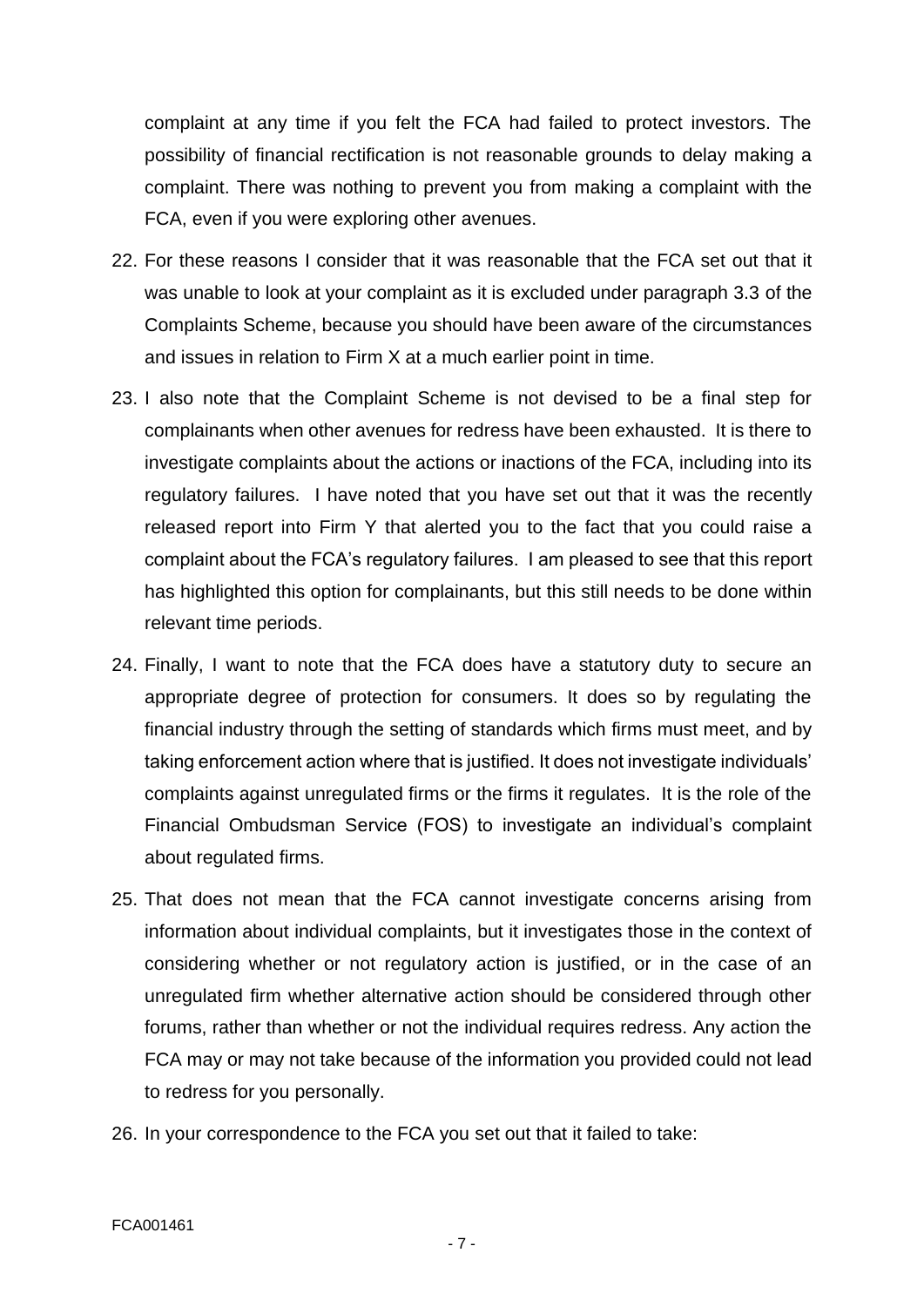effective action when warned about serious fraud allegations. The failure to take action makes the FCA indirectly complicit in the alleged fraudulent activities which resulted in retail consumer losses. All these losses could have been avoided had the regulator been complying with its statutory objectives.

- 27. Whilst I have not investigated this complaint, I have reviewed the FCA file in relation to your complaint and other information made available to me relating to Firm X, and I am satisfied that the complaints team have made relevant enquiries about the past information that was received in relation to Firm X and these enquiries show that the information previously sent about Firm X to the FCA was received and was passed onto the relevant departments. In its letter dated 29 July 2021, the FCA did detail the regulatory actions it had taken against the two regulated financial adviser firms that were found to be responsible for promoting and selling Firm X's schemes to UK consumers which resulted in the issuance of final notices to them in 2013 and 2014.
- 28. However, as you are aware and as I set out in my points above, Firm X itself was not regulated by the FCA and it has not been able to take action against Firm X directly In its letter the FCA did set out that it had passed information onto other law enforcement agencies who had shown interest and that it had also looked into whether the scheme was a UCIS, however the standard of information it required to pursue the matter further was not available due to jurisdictional hurdles that were in place due to the operations of the scheme being located overseas.
- 29. So whilst you have identified that the recently published report highlighted the serious failures of the FCA in relation to a different firm, Firm Y, and that you consider it shared many common characteristics with Firm X where the FCA failed to consider the holistic business model (i.e. look at the bigger picture), every case must be considered in the context of its own circumstances, in this case the fact that Firm X was not regulated and the products you invested in were not regulated and were overseas products.
- 30. The FCA does not generally say what action has been taken in response to the information that it receives. This is because section 348 (s.348) of the Financial Services & Markets Act 2000 (FSMA) classes some information the FCA holds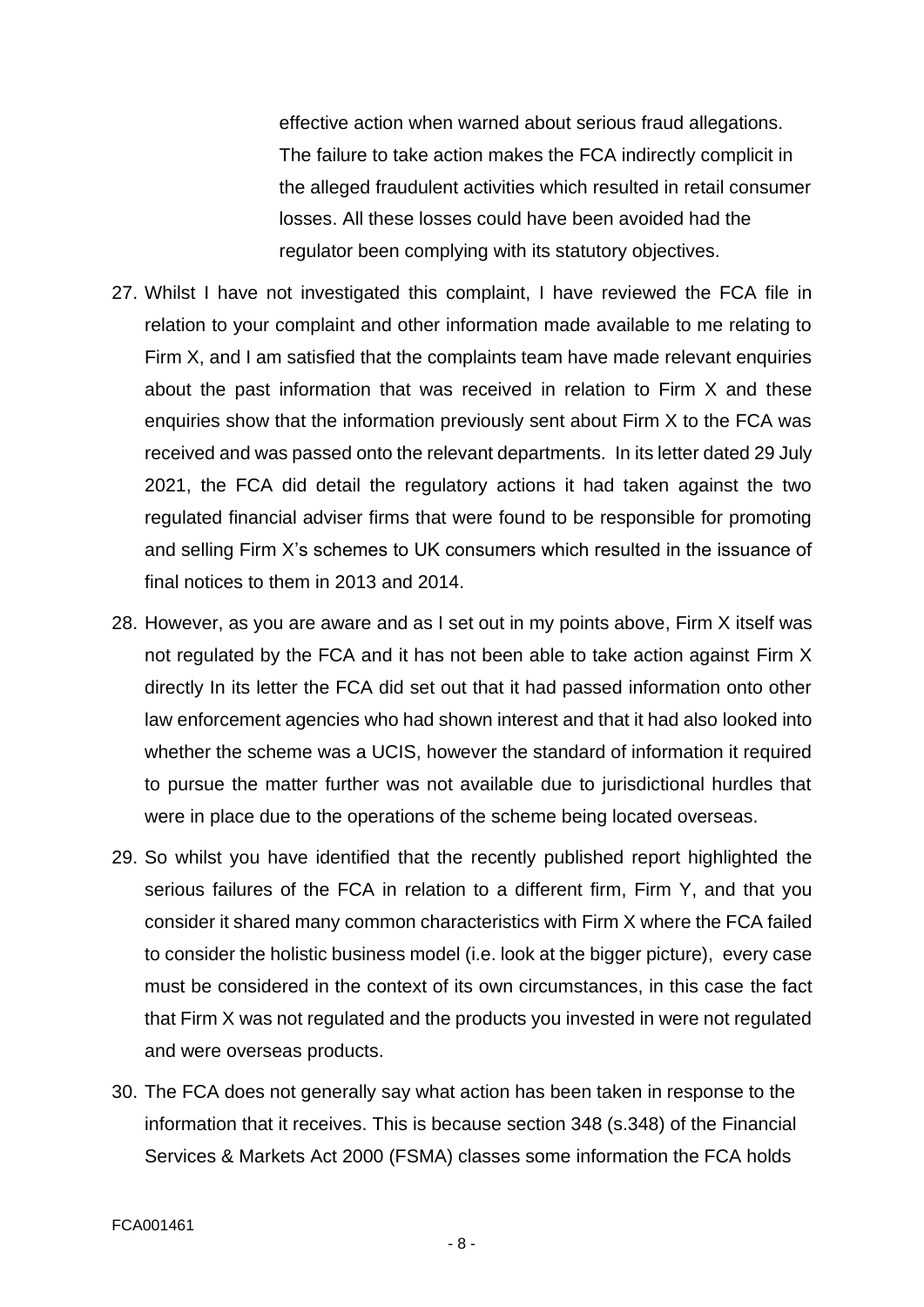about firms as confidential and restricts how that information is dealt with. In addition to this, any information that is not restricted by s.348 FSMA may be restricted due to the FCA's policy on sharing information about regulated firms and individuals, who also have legal protections. Under this policy, the FCA will not normally disclose the fact of continuing action without the agreement of the firm concerned. There is a good explanation of the statutory and FCA policy restrictions on information sharing at [https://www.fca.org.uk/freedom](https://www.fca.org.uk/freedom-information/information-we-can-share)[information/information-we-can-share.](https://www.fca.org.uk/freedom-information/information-we-can-share) This means that, as you were told, there is no general right for members of the public to know the outcome of reports that they make.

- 31. Like the FCA, I am required to respect confidentiality. This means that sometimes I cannot report fully on the confidential material to which I have access. However, as part of the Complaints Scheme, I have access to all the FCA's complaints papers, including confidential material. This is so that I, as an independent person, can see whether I am satisfied that the FCA has behaved reasonably. Sometimes this means that all I can say to complainants is that having studied the confidential material, I am satisfied that the FCA has behaved reasonably but I am unable to give further details.
- 32. This can be frustrating for complainants, but it is better that I am able to see the confidential material. On occasions, I have persuaded the FCA to release further confidential information to help complainants understand what has happened, but this is not always possible. I shall continue to pursue this matter with the FCA.
- 33. As I have already noted above, I have upheld the FCA's decision that your complaint has been made out of time. For this reason, it was not appropriate for me to conduct an investigation at this time, but following my review of the FCA's information that I have been provided with, I am satisfied that the complaints team have made relevant enquiries about the past information that was received in relation to Firm X and that it was passed onto the relevant departments and to other law enforcement agencies who had shown an interest.